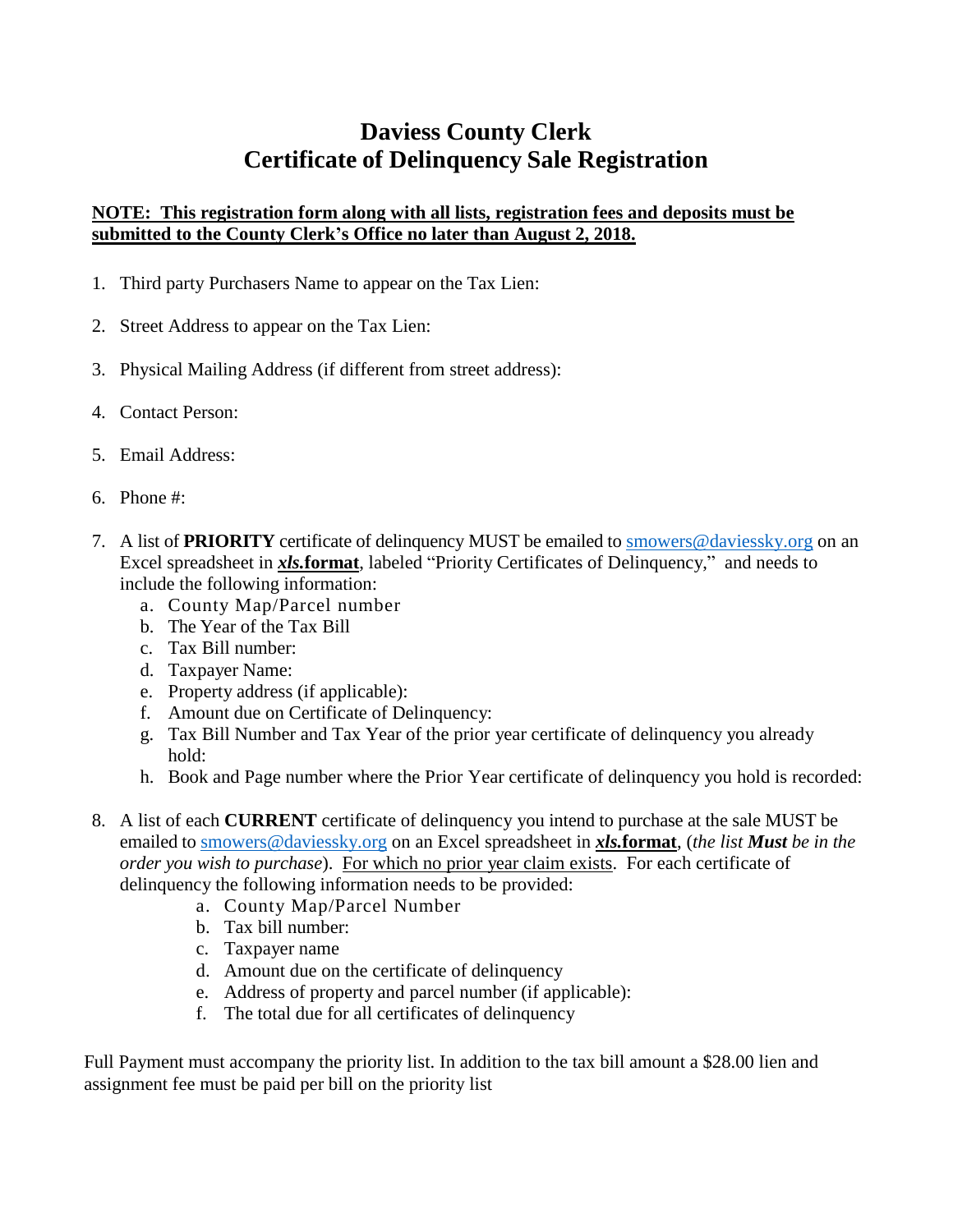### **CALCULATE YOUR REQUIRED DEPOSIT**:

| TOTAL TAXES due on all PRIORITY certificates listed in Item 7:                                |
|-----------------------------------------------------------------------------------------------|
| 25% of the TOTAL TAXES due on <b>CURRENT</b> year certificates<br>Listed in Item 8            |
| <b>Additional Monies Due:</b><br>Total number of Certificates purchased multiplied by \$28.00 |
| (Assignment fee for the purchased tax certificates)                                           |
| <b>Total Registration fee</b>                                                                 |
| (*Total number of certificates listed in Item 7 multiplied by \$5.00)                         |
| & the Total number of certificates listed in Item 8 multiplied by \$10.00.                    |
| The Maximum Registration Fee is \$250.00)                                                     |
| Please include a separate payment for the amount with your registration.                      |
| TAL DUE                                                                                       |

\*\*\*Your deposit must be received no later than August 2, 2018. Acceptable forms of payment include: **CASH, CASHIER'S/CERTIFIED CHECK OR (CREDIT/DEBIT CARD) (SEE CLERK FOR DETAILS).\*\*\***

Please read and confirm the following sworn statement. Be advised that filing a false sworn statement with the intent to mislead a County Clerk is a violation of KRS 523.030 and is a Class A Misdemeanor.

I hereby certify that I am not participating in this sale in conjunction with any related person or related business entity, nor is the corporation, partnership, trust, limited liability company, or other entities being represented are related by blood or marriage, to obtain any advantages over other potential purchasers at the sale.

Commonwealth of Kentucky County of <u>counts</u>

Subscribed, sworn and acknowledged before me this \_\_\_\_\_\_ day of\_\_\_\_\_\_\_\_\_\_\_\_\_\_\_\_\_\_  $\frac{1}{2018. \text{ By}}$ 

Notary Public, State at Large

My Commission Expires: